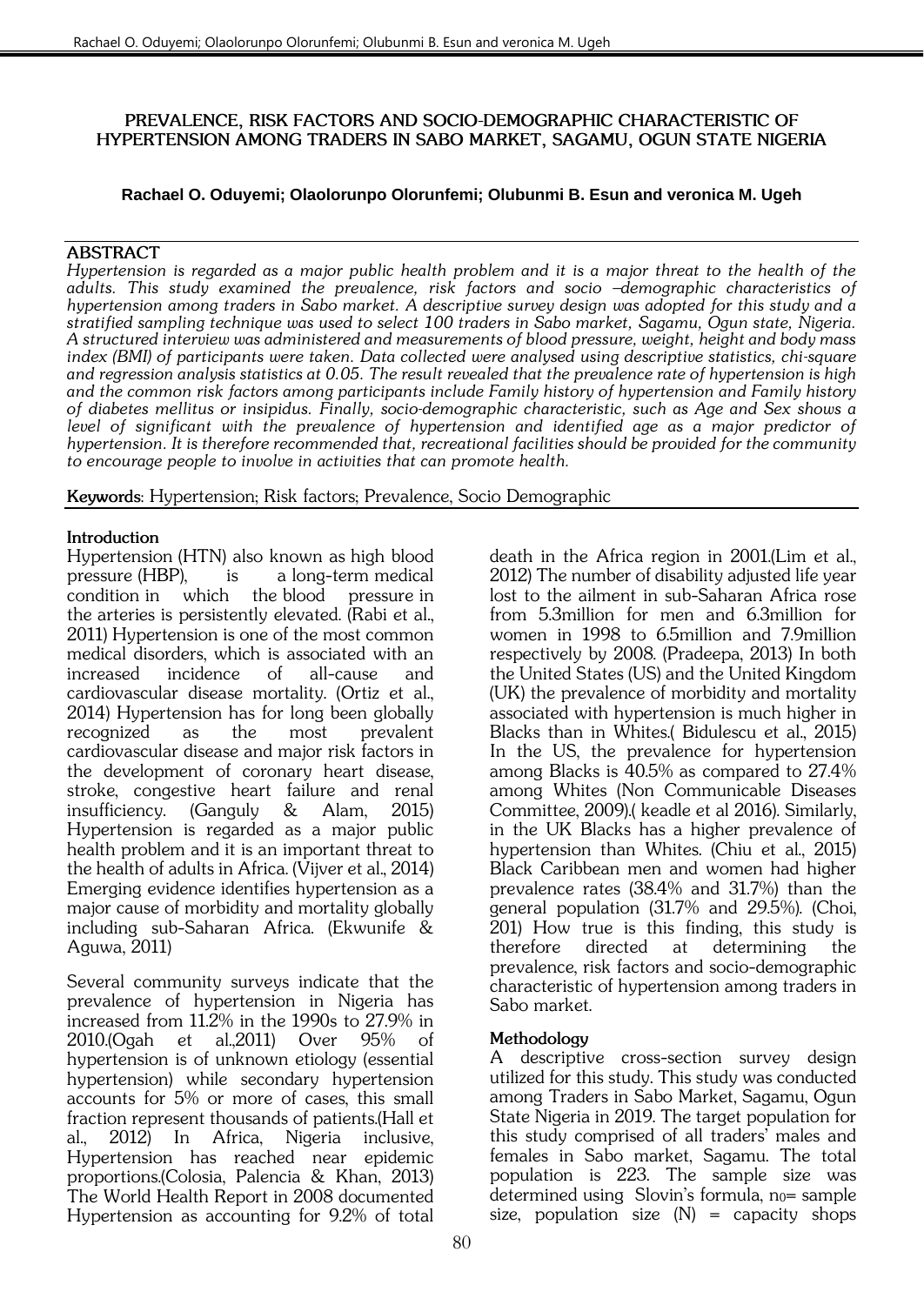*market, and margin of error (e) = 0.05, with confidence level of 95%. Stratified sampling method was used to select 100 participants; this ensures that subgroups in the population (gender, race, tribe and religion) were adequately represented.*

*The Inclusion criteria were as follows:* 

*traders who were willing to participate in the study and consented after carefully going through a detailed procedure of bioethical principles in conducting research studies on human participant. Patients who were officially registered with the council of the local government and confirmed with their identification card. The exclusion criterion was any trader with comorbidities that could limit him or her ability in participating in the activities involved in the study was excluded. The instrument for data collection is a selfdeveloped and structured questionnaire which consisted of closed ended question. The questionnaire was divided into three sections. Section A focused on socio- demographic characteristics of the participants while section B elicited information on the risk factors, section C was to find the prevalence of hypertension among traders in Sabo market*

*To ensure the validity of the instrument, copies of the self-developed structured questionnaire were presented to other researchers and statistician for content and construct validity.*

*The reliability test was conducted among traders in Ilishan- Remo. 20 questionnaires*  were given to the traders to fill. Test retest *method was used, while Cronbach Alpha was used to analyse the data and a co-efficient reliability score of 0.75 was obtained which indicated high reliability of the instrument. Other Instruments and equipment used in taking the measurement are; sphygmomanometer, stethoscope, Weighing Scale and Audiometer. The measurement of the blood pressure was taken with the standard mercury sphygmomanometer of cuff size 13cm x 25 which is in conjunction with the cardiac society of Britain and the American heart association specification of 12 – 13cm for adults. The readings were taken with the patients sitting down and the sphygmomanometer at the level of their apex beat. Those with blood pressure that fall within the normal range were taken once. For those who have their blood* 

*pressure within stage 1 and 2 hypertensions were re-checked after 4 hours and 24 hours later. Body weight and height were measured without shoes. The body mass index (BMI) was calculated as the weight in kilograms divided by the height in meters squared.* 

*The data obtained were coded and analysed using the Statistical Package for Social Science (SPSS) version 21.00 statistical software (IBM corp. released 2012. IBM SPSS statistics for widows, version 21.0 Armonk, NY: IBM Corp). Variables and research questions were analysed using descriptive and t-test statistics.*

*Ethical approval for this study was obtained from the market administrators (6 administrators) to obtain permission to collect data for the study. In line with the Belmont report, the researcher strived to do no harm to participants. Consent form was given to the participants to seek written consent and verbal consent, the reasons for conducting the research were explained to the participants and their confidentiality assured before data collection.*

# *Results*

*Table 1 showed the demographic characteristics of traders in Sabo market as follows: -*

*The age of respondents showed that 2% of the participants are within the ages of 18-25yrs, 12% within 26-33yrs, 13% within 34-41yrs, 17% within 42-49yrs, 17% within 50-57yrs and 22% within 58-65yrs and 17% above 66years. Sex of respondents showed that 39% of respondents are male while 61% are females. 33% of respondents had no formal education, 31% had primary school education, 19% had Secondary School education, 8% had general Certificate while 9% had Tertiary education. The marital study revealed that 4% of the respondents are single, 58% are married, 12% divorced, 20% widowed and 6% separated. The religion showed that 54% are Christians, 44% Muslims and others 2%. The tribe revealed that 77% are yoruba, Hausa 13% and Igbo10%*

*Prevalence of hypertension among Traders in Sabo Market is reported in table 2: it shows that 34 participants (34%) were within normal range, 25 participants (25%) were at prehypertension stage, and 31 participants (31%) were already in stage I hypertension while 10 participants (10%) were in stage II hypertension. This study implies the prevalence rate of hypertension is high.*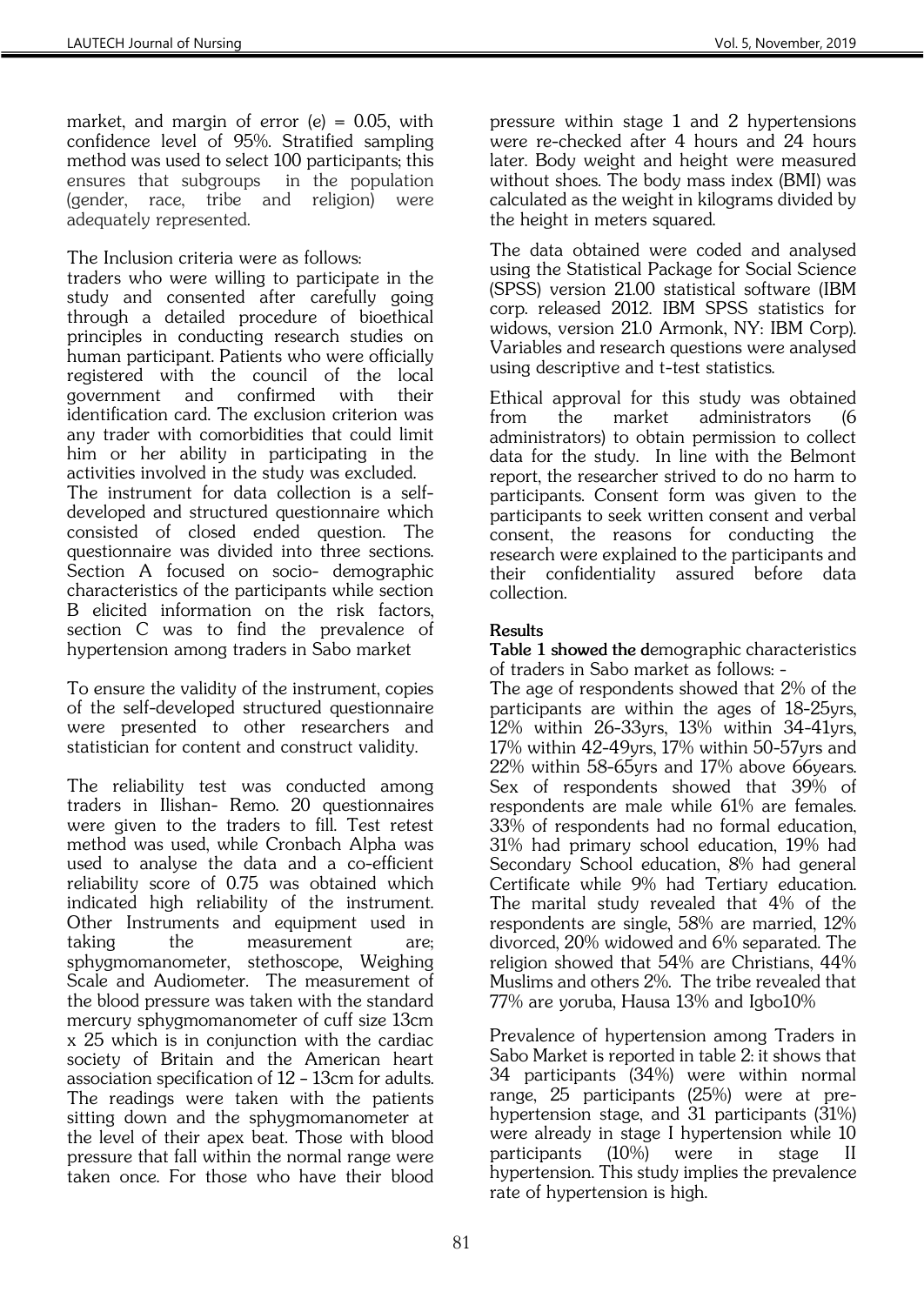| ,,,,,<br><b>Variables</b> | <b>Attributes</b>                                                                                      | Frequency (%)                                                                         |
|---------------------------|--------------------------------------------------------------------------------------------------------|---------------------------------------------------------------------------------------|
| Age                       | $18-25$ yrs<br>$26 - 33$ yrs<br>34-41yrs<br>42-49yrs<br>50-57yrs<br>58-65yrs<br>Above 66yrs            | 2(2.00)<br>12(12.00)<br>13(13.00)<br>17(17.00)<br>17(17.00)<br>22(22.00)<br>17(17.00) |
| <b>Sex</b>                | Male<br>Female                                                                                         | 39(39.00)<br>61(61.00)                                                                |
| Educational<br>Background | No formal education<br>Pry School Certificate<br>Secondary School<br>Certificate<br>Tertiary education | 33(33.00)<br>31(31.00)<br>19(19.00)<br>8(8.00)<br>9(9.00)                             |
| <b>Marital Status</b>     | Single<br>Married<br>Divorced<br>Widowed<br>Separated                                                  | 4(4.00)<br>58(58.00)<br>12(12.00)<br>20(20.00)<br>6(6.00)                             |
| Religion                  | Christianity<br>Muslim<br>Others<br>Yoruba                                                             | 54(54.00)<br>44(44.00)<br>2(2.00)<br>77(77.00)                                        |
| Tribe                     | Hausa<br>Igbo<br>Total                                                                                 | 13(13.00)<br>10(10.00)<br>100(100.00)                                                 |

*Table 1: Demographic Data of Hypertension Among Traders in Sabo Market, Sagamu, Ogun State Nigeria, 2019.* 

#### *Table 2: Showing Prevalence of Hypertension Among Traders in Sabo Market, Sagamu, Ogun State Nigeria, 2019.*

| Variables            | Frequency (%) |
|----------------------|---------------|
| Normal               | 44(44.00)     |
| Pre-hypertension     | 25(25.00)     |
| Stage 1 hypertension | 21(21.00)     |
| Stage 2 hypertension | 10(10.00)     |
| Total                | 100(100.00)   |

*Table 3: The risk factors of participants with high blood pressure as observed in this study are that 21% had family history of hypertension, 5% had history of pregnancy induced hypertension, 10% had family history of diabetes mellitus and 5% are known diabetic patient present with sign and symptom of hypertension. Further findings showed that 5% smoked and lastly 4% are overweight. This study concludes that the common risk factors among participants include Family history of* 

*hypertension and Family history of diabetes mellitus or insipidus*

|  | Table 3: Risk Factors of Participants with High |  |  |  |
|--|-------------------------------------------------|--|--|--|
|  | Blood Pressure Among Traders in Sabo Market,    |  |  |  |
|  | Sagamu, Ogun State Nigeria, 2019.               |  |  |  |

| <b>Variables</b>     | Total<br>(n) | <b>PRESENT</b><br>(%) | ABSENT<br>(%) |
|----------------------|--------------|-----------------------|---------------|
| Family history of    | 36           | 21                    | 10            |
| hypertension         |              |                       |               |
| History<br>of 6      |              | 5                     | 1             |
| pregnancy induced    |              |                       |               |
| hypertension         |              |                       |               |
| Family history of    | 18           | 10                    | 8             |
| diabetes mellitus or |              |                       |               |
| insipidus            |              |                       |               |
| Known diabetic       |              | 5                     | 2             |
| mellitus patient     |              |                       |               |
| Lack of Exercise     | 22           | 2                     | 20            |
|                      |              |                       |               |
| smoking<br>of        | 5            | 3                     | 2             |
| cigarette (used of   |              |                       |               |
| tobacco)             |              |                       |               |
| Overweight           | 6            | 4                     | 2             |
|                      |              |                       |               |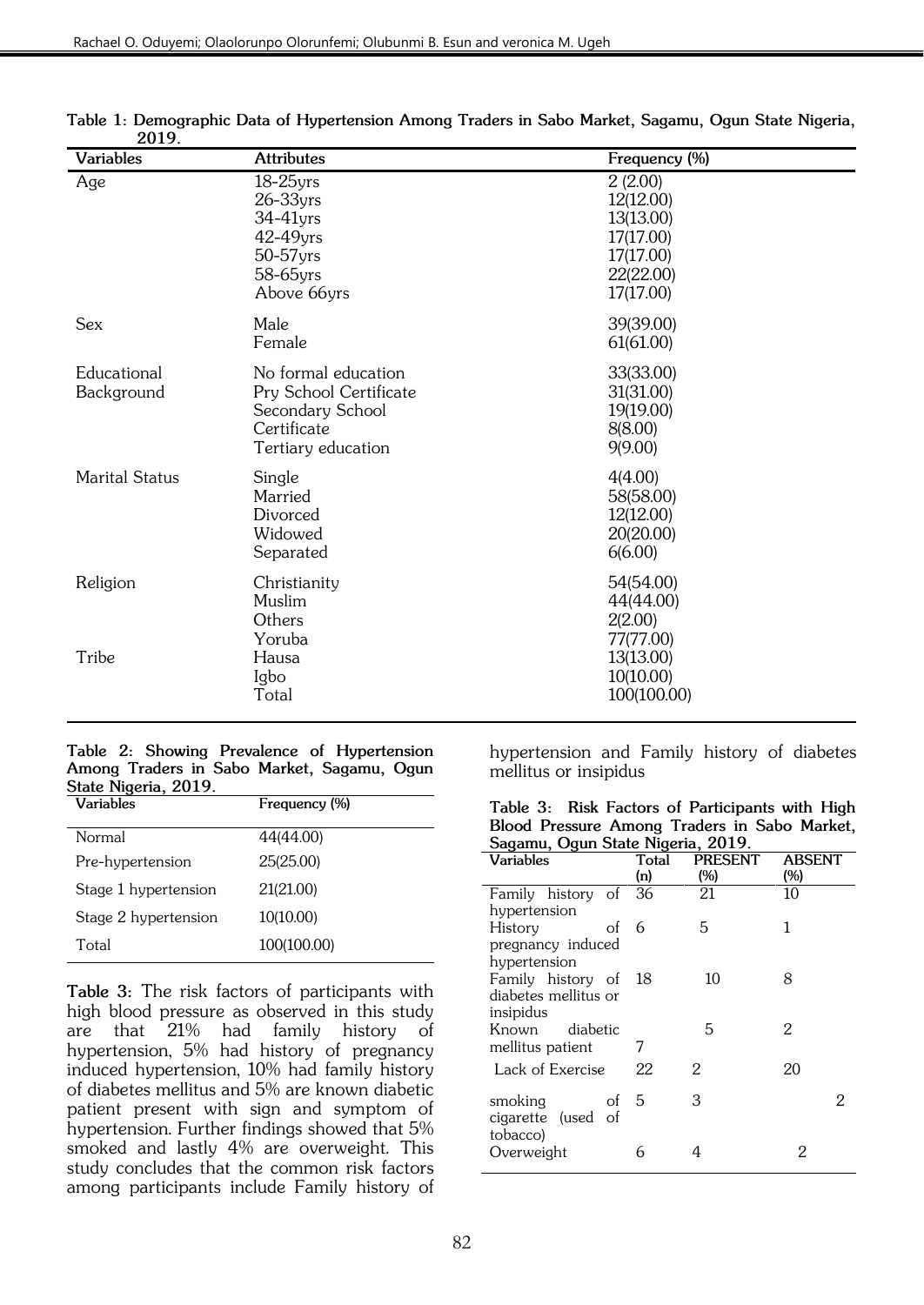*Regression analysis of Hypertension based on age, sex, educational background, marital status and tribe among Traders in Sabo Market is reported in table 4: it shows an overall level of significance with score of (t=11.128; p≤ 0.001). The regression analysis shows that age of the participants as a major predictor of hypertension among traders in Sabo market, with the score of (t=2.061; p=0.042) at 0.05 level of significant.*

*Table 4: regression analysis of Hypertension based on age, sex, educational background, marital status and tribe among Traders in Sabo Market, Sagamu, Ogun State Nigeria* 

| Model       | Regression<br>coefficient | T        | Sig.    |
|-------------|---------------------------|----------|---------|
| Age         | 29.925                    | 11.128   | $.000*$ |
| <b>Sex</b>  | .439                      | 2.061    | $.042*$ |
| Level<br>οf | .057                      | .069     | .945    |
| education   |                           |          |         |
| Marital     | $-1.099$                  | $-1.368$ | .174    |
| status      |                           |          |         |
| Tribe       | $-1.35$                   | $-491$   | .625    |

*Dependent Variable: Hypertension Development, \* =significant*

## *Discussion*

*This study assesses the prevalence, risk factors and socio-demographic characteristic of hypertension among traders in Sabo market. Study observed that majority of the participants are within 42-49yrs and 50-57yrs. Majority of the participants are females with no formal education and primary school education. Further findings showed that majority are married are Christians. The tribe revealed that majority of participants are Yoruba.* 

*Our study revealed that the prevalence rate of hypertension is high. This study in support of Ogah et al., (2011) who reported that several community surveys indicate that the prevalence of hypertension in Nigeria has increased from 11.2% in the 1990s to 27.9% in 2010. The findings from this study is similar to the one reported by Adeoye et al., (2015) where they projected an increase of hypertension among people aged at least 20 years with a prevalence of 30.8% (24.5, 33.7) in both sexes - 32.6% (27.3, 38.2) among men and 29.0% (21.9-32.2) among women in year 2030 and Singh et al,. (2017) the prevalence of raised blood pressure was high in both men and women.*

*This study revealed that the common risk factors among participants include Family history of hypertension and Family history of diabetes mellitus or insipidus. This does not agrees with a study of Steyn et al., (2008) that found out that high risk of hypertension is associated with older age groups, overweight and obese people, excess alcohol use, and a family history of stroke and hypertension This study is not in line with Olack et al., 2015) who reported that BMI, abdominal obesity; tobacco use, alcohol use, and physical activity were significantly associated with the hypertension.*

*Finally, socio-demographic characteristic, such as Age and Sex shows a level of significant with the prevalence of hypertension and identified age as a major predictor of hypertension. This study agrees with Steyn et al., (2008) that found out that high risk of hypertension is associated with less than tertiary education, older age groups. This study agrees with Olack et al., (2015) that found marital status, education, occupation, socioeconomic status, BMI, abdominal obesity; tobacco use, alcohol use, and physical activity were significantly associated with the hypertension.*

# *Conclusion*

*In conclusion the Prevalence and risk Factors of Hypertension is considerably high in the study population. There are also some risk factors they are exposed to like lack of exercise,*  family history and sedentary lifestyle. Then it *was discovered that blood pressure increases with age. Therefore, the Nurse should utilize her skills and knowledge in adequate delivery of information about hypertension to patient, family members and community at large, having in mind that the knowledge helps the individual to know their blood pressure level and assist them to cope and adapt to the situation. Also, the theoretical framework adopted for this study by the Dorothea Orem explain the functions of the nurse to provide health education on the practice of activities that individual initiated and perform on their own in maintaining life, health and well-being and caring for themselves in order to prevent or minimize the occurrence of diseases. Moreover, the study supports the nursing model which has various level of prevention like avoidance of risk factors and adaptation to maintain life. It can be concluded that age, social habit/lifestyle, body weight and lack of exercise play important role in predisposition to*